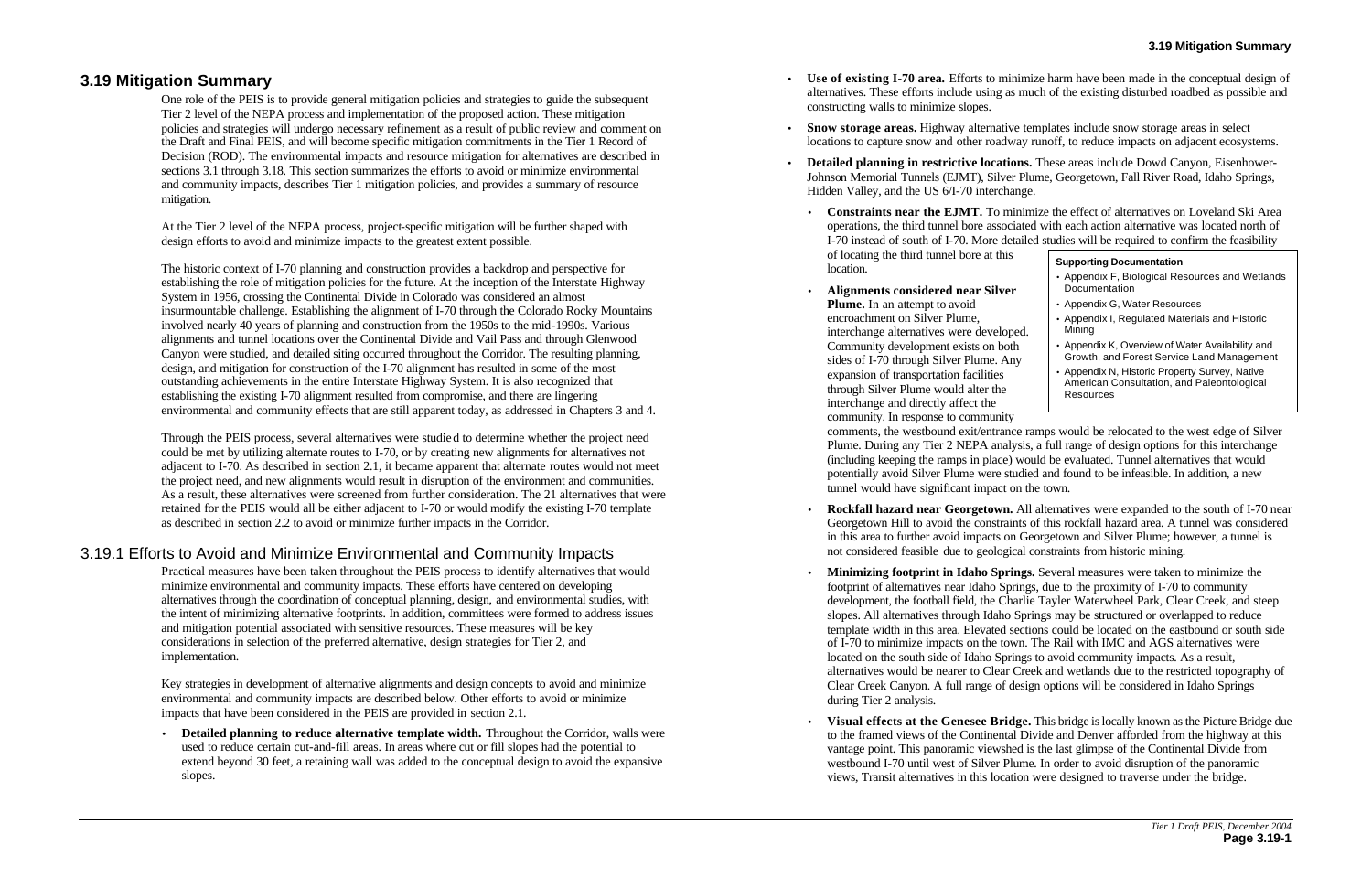- **Rail with IMC and AGS alignments.** Alignment locations for the Rail with IMC and AGS alternatives vary (north or south side of I-70) based on proximity of sensitive features. The ability to alternate sides of I-70 allows for avoidance of geologic constraints, streams, wetlands, communities, and other sensitive features.
- **Avoiding impacts on wetlands.** Impacts on wetlands, other waters of the US, riparian areas, and aquatic habitats would be avoided where possible by means of alignment shifts away from the resource, in accordance with 404 (b)(1) guidelines. Impacts on fens will be avoided entirely.
- **Protecting Historic Properties.** Alignments and design concepts have been developed to avoid or minimize effects on historic properties. Alternatives within the Georgetown-Silver Plume National Historic Landmark (NHL) District; the Lawson, Downieville, Dumont historic area; and Idaho Springs (includes Historic Commercial District and potential historic area) have been located so that footprints are minimized. Other alternatives considered (for example, a Georgetown Hill tunnel) were found to be infeasible and were screened from further consideration. A Programmatic Agreement (PA) will be developed with input from consulting parties for compliance with Section 106 of the National Historic Preservation Act to protect historic properties.

## 3.19.2 Mitigation Policies

The following mitigation policies will be implemented by CDOT and FHWA during Tier 2 studies:

7. Develop information systems (such as advertising campaigns to support local businesses, signage with hours of operation, and detour plans) to inform affected communities, I-70 travelers,

- 1. Employ design strategies to further minimize impacts on communities and the environment, including the following:
	- a. 1A Utilize the general alignment and design elements selected during Tier 1 unless other reasonable and feasible alternatives with simila r or fewer impacts surface.
	- b. 1B Use standard design parameters. In isolated instances, consider variances from standard designs in order to further minimize impacts, as long as the resulting alternatives are reasonable and feasible.
	- c. 1C Utilize the principles of "Context Sensitive Design," including significant involvement of affected communities in determining the ultimate footprint, aesthetic elements, and other features germane to the alternative.
	- d. 1D Determine noise mitigation strategies with affected communities, residents, and businesses.
	- e. 1E Encourage interested parties to develop and evaluate a list of reasonable design refinements to the selected alternative that would represent an affected community's ideal of aesthetically pleasing infrastructure.
- 2. Apply the conditions to be set forth in the Programmatic Agreement between the consulting parties involving Section 106 of the National Historic Preservation Act.
- 3. Fulfill responsibilities set forth in the ALIVE (A Landscape level Inventory of Valued Ecosystem components) agreement and the Biological Assessment to be developed in conjunction with USFWS. The ALIVE program provides opportunities to address issues related to improving wildlife movement and reducing habitat fragmentation in the Corridor. Mitigation measures will be developed to offset impacts on species identified in the Biological Report for the WRNF and ARNF.
- 4. Comply with the 404(b)(1) guidelines of the Clean Water Act. Engage stakeholders to continue the work of the Stream and Wetland Ecological Enhancement Program (SWEEP) committee in an effort to integrate water resource needs (such as water quality, fisheries, wetlands, and riparian

areas) with design elements for construction activities and long-term maintenance and operations of the transportation system.

5. Integrate winter storm management and maintenance procedures into the template of the infrastructure. Highway alternative templates throughout Clear Creek County would include snow storage areas in sele ct locations to capture snow and other roadway runoff to reduce

6. Implement the Sedimentation Control Action Plans (SCAPs) developed specifically for Straight Creek and Black Gore Creek to identify methods to control the existing transport of winter sanding materials. Consider other Corridor areas such as the upper reaches of Clear Creek for

- impacts on adjacent ecosystems.
- additional SCAP activity.
- businesses, and homeowners about construction activities and schedules.

Other examples of design strategies are outlined in section 3.19.3 and Table 3.19-1.

# 3.19.3 Summary of Resource Mitigation

The environmental issues and mitigation described in this section are programmatic in nature. All alternatives could result in varying degrees of impact on the resources under study. Mitigation strategies are comprehensive in nature and crafted for this Corridor to address the types of resource impacts reported in sections 3.1 through 3.18.

The mitigation policies and strategies presented in this section will be shaped to the preferred alternative as a result of public review of and comment on this Draft PEIS, then presented in the Final PEIS. These policies and strategies will undergo any necessary refinement resulting from public review and comment on the Final PEIS, and will become specific mitigation commitments in the Tier 1 ROD.

At the Tier 2 level of the NEPA process, project-specific mitigation will be further shaped with design efforts to further avoid and minimize impacts to the greatest extent possible.

Table 3.19-1, Summary of Resource Mitigation, recaps the mitigation contained in sections 3.1 through 3.18.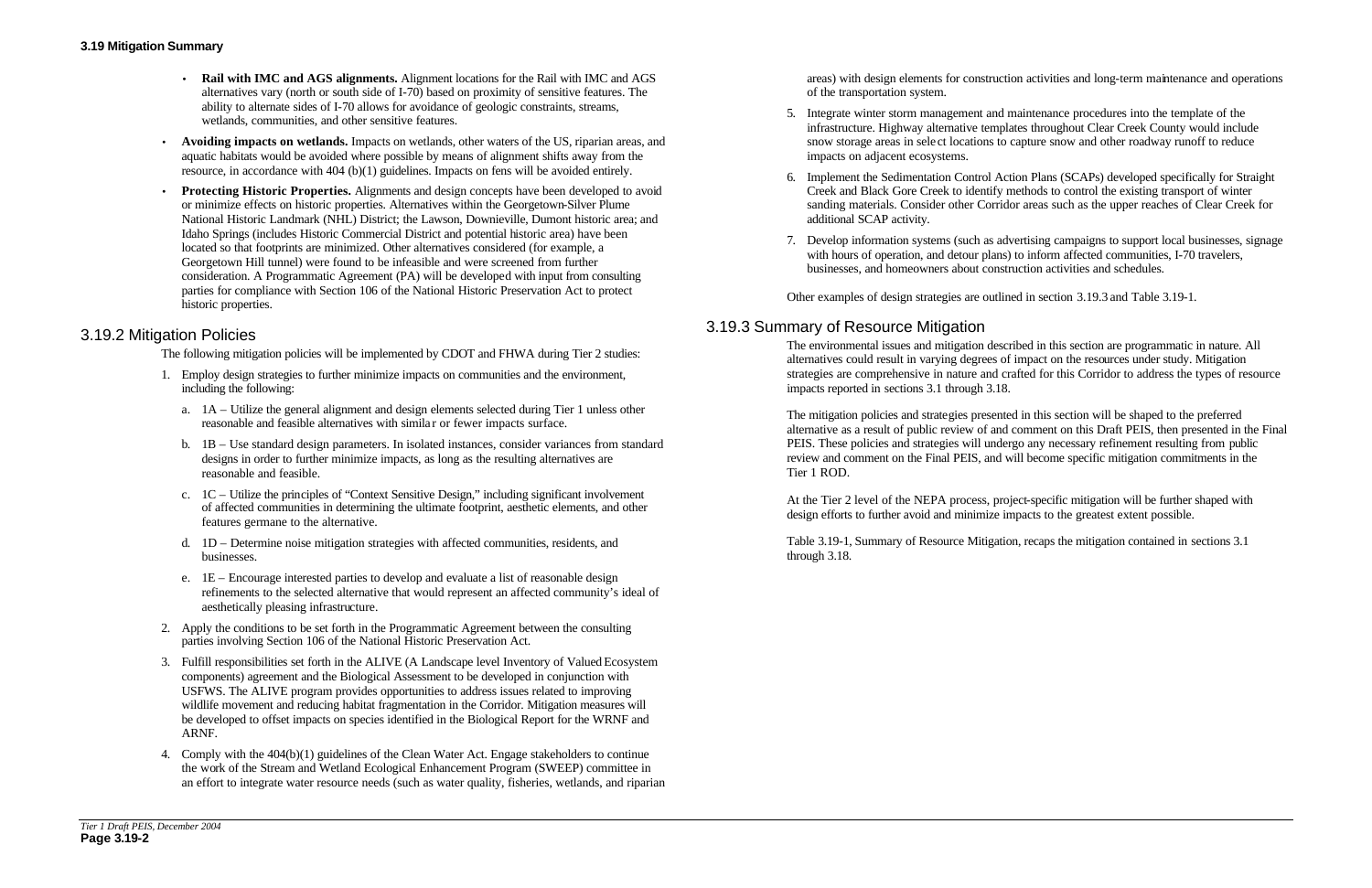#### **Table 3.19-1. Summary of Resource Mitigation**

| <b>Resource Topic</b> | <b>Issues</b>                                                                                                                                                                                                                                                                                                                                                                                                                                                                                                                                                                                                                                                                                                             | <b>Mitigation</b>                                                                                                                                                                                                                                                                                                                                                                                                                                                                                                                                                                                                                                                                                                                                                                                                                                                                                                                                                                                                                                                                                                                                                                                                                                                                                                                                                                                                                                                                                                                                                                                                                                                                                                                                                                                                                                                                                                                                                                                                                                                                                                                                                                                                                                                                                                                                                                                                          |
|-----------------------|---------------------------------------------------------------------------------------------------------------------------------------------------------------------------------------------------------------------------------------------------------------------------------------------------------------------------------------------------------------------------------------------------------------------------------------------------------------------------------------------------------------------------------------------------------------------------------------------------------------------------------------------------------------------------------------------------------------------------|----------------------------------------------------------------------------------------------------------------------------------------------------------------------------------------------------------------------------------------------------------------------------------------------------------------------------------------------------------------------------------------------------------------------------------------------------------------------------------------------------------------------------------------------------------------------------------------------------------------------------------------------------------------------------------------------------------------------------------------------------------------------------------------------------------------------------------------------------------------------------------------------------------------------------------------------------------------------------------------------------------------------------------------------------------------------------------------------------------------------------------------------------------------------------------------------------------------------------------------------------------------------------------------------------------------------------------------------------------------------------------------------------------------------------------------------------------------------------------------------------------------------------------------------------------------------------------------------------------------------------------------------------------------------------------------------------------------------------------------------------------------------------------------------------------------------------------------------------------------------------------------------------------------------------------------------------------------------------------------------------------------------------------------------------------------------------------------------------------------------------------------------------------------------------------------------------------------------------------------------------------------------------------------------------------------------------------------------------------------------------------------------------------------------------|
| 3.4, Water Resources  | <b>Direct Impacts</b><br>• Highway runoff and winter roadway maintenance activities' impact on water<br>quality<br>Disturbance of historic mine waste materials due to highway construction<br>activities that might release contaminants (such as heavy metals) into streams<br>Potential additional impacts on water quality impaired streams and streams with<br>classifications and standards requiring special consideration<br>Effects on stream stability, hydrologic function, system health, and riparian<br>system<br>Indirect Impacts<br>Spills and hazardous materials transport possibly releasing contaminants into<br>nearby waterways<br>streams<br>Channelization and other changes to stream morphology | All action alternatives would require effective drainage of the roadway surface to maintain the integrity of the roadbed and the safety of the traveling public. All water that is<br>captured within the I-70 transportation template will be discharged rapidly through an effective drainage system.<br>Local watershed initiatives will be incorporated into Tier 2 project alternative mitigation strategies, and mitigation will consider the goals of the local watershed planning entity.<br>BMPs implemented along the Corridor, for example, could be designed to address individual watershed entity concerns. In some cases, a monitoring program could be<br>implemented to provide timely information needed for ongoing management of the watershed. Any required control regulations, TMDLs, National Pollutant Discharge<br>Elimination System (NPDES) permits, state standards, or other mandatory control measures, as well as voluntary measures, could then be included in the overall program.<br>CDOT will coordinate with local watershed entities during Tier 2 studies and during design/construction stages to achieve these goals and ensure consistency in the process.<br>In addition, CDOT will work closely with regulatory and resource agencies and the general public throughout this process to ensure adherence to water quality goals at the<br>local, state, and federal levels.<br>In Tier 2 studies, steps will be taken to safeguard intakes for public water supplies in the immediate vicinity of I-70, including alluvial wells associated with Corridor streams,<br>from sediment, deicers, and other constituents contained in highway runoff.<br>Implementation of a project alternative will be done in conformity with Section 107.25 and Section 208 of the CDOT Standard Specifications for Road and Bridge Construction.<br>Development and urbanization possibly resulting in impacts on water quality and   These specifications also include measures that protect water quality and streams. Tier 2 studies will evaluate and identify permanent mitig<br>including structural controls (beyond the Black Gore Creek and Straight Creek SCAPs).<br>Winter Maintenance and Stormwater Runoff<br>Increased impervious surface would impact winter maintenance activities and stormwater runoff. BMPs, highway maintenance strategies, and drainage/sediment control |
|                       |                                                                                                                                                                                                                                                                                                                                                                                                                                                                                                                                                                                                                                                                                                                           | structures will be implemented as appropriate to minimize impacts from winter maintenance and increased stormwater. Methods of capturing and reducing the amount of<br>sand/salt applied to the Corridor include structural sediment control and retrieval, automated deicing systems, solar snow storage zones, and porous pavement (CDOT 2002a,<br>2002b).<br>Areas requiring the most plowing and use of traction sand are the higher elevation zones of the Corridor above 9,000 feet that receive more snowfall. Black Gore Creek and<br>Straight Creek are areas where application of traction sand has impaired stream water quality.<br>The SCAPs developed for the Black Gore Creek and Straight Creek I-70 corridors rely extensively on detention basins for collection of sediment (CDOT 2002). These<br>sediment control devices or structural BMPs are effective in reducing suspended solids and total phosphorus in highway discharges. Many of the sediment control measures<br>specified in the SCAPs have already been successful in reducing sediment loads from I-70. Reductions have been measured in Straight Creek and Black Gore Creek. When<br>the SCAPs are fully implemented, sediment load reductions of up to 80 percent are possible (CDOT 2002). However, load reductions would be highly variable due to factors<br>such as runoff distribution, drainage control, sand applications, maintenance procedures, and BMP design. Full implementation of SCAPs could occur in a more timely fashion<br>with the development of a selected alternative.                                                                                                                                                                                                                                                                                                                                                                                                                                                                                                                                                                                                                                                                                                                                                                                                                                        |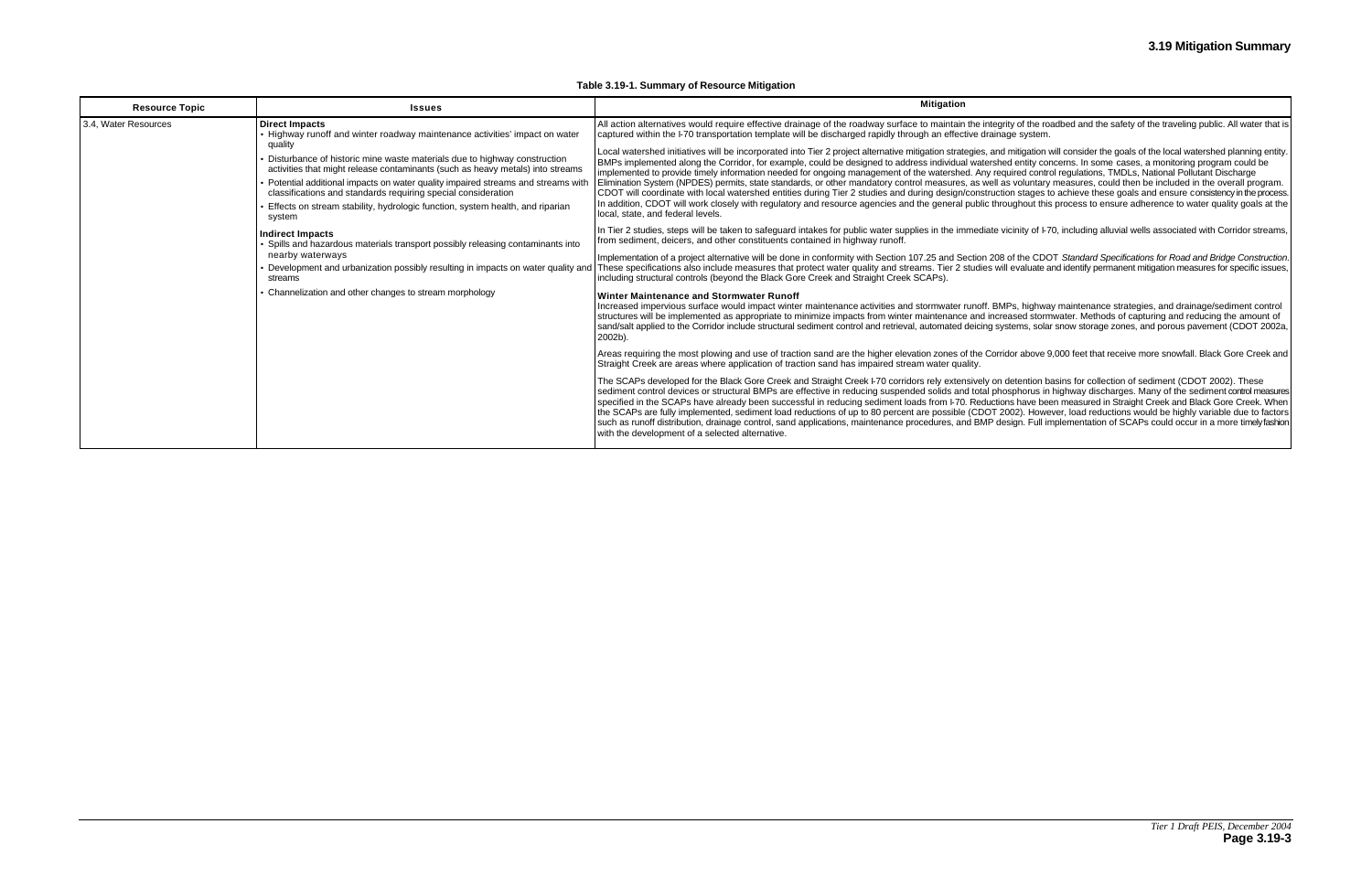| <b>Resource Topic</b>            | <b>Issues</b>      | <b>Mitigation</b>                                                                                                                                                                                                                                                                                                                                                                                                                                                                                                                                                                                                                                                                                                                                                                                                                                                                                                                                                                                                                                                                                                                                                                                                                                                                                                                                                                                                                                                                                                                  |
|----------------------------------|--------------------|------------------------------------------------------------------------------------------------------------------------------------------------------------------------------------------------------------------------------------------------------------------------------------------------------------------------------------------------------------------------------------------------------------------------------------------------------------------------------------------------------------------------------------------------------------------------------------------------------------------------------------------------------------------------------------------------------------------------------------------------------------------------------------------------------------------------------------------------------------------------------------------------------------------------------------------------------------------------------------------------------------------------------------------------------------------------------------------------------------------------------------------------------------------------------------------------------------------------------------------------------------------------------------------------------------------------------------------------------------------------------------------------------------------------------------------------------------------------------------------------------------------------------------|
| 3.4, Water Resources (continued) | See previous page. | <b>Construction and Stream Disturbance</b><br>Construction impacts would primarily be mitigated through implementation of appropriate BMPs for erosion and sediment control according the CDOT Erosion Control and<br>Storm Water Quality Guide (CDOT 2002). According to the guide, a stormwater management plan (SWMP) must be developed before any major construction project that<br>specifies water quality protection BMPs. Both structural and nonstructural control measures are described in the document to reduce water quality impacts from areas<br>disturbed by construction. The SWMP may include monitoring of erosion and water quality during and after construction. Soil stabilization and revegetation measures are<br>commonly employed to reduce long-term impacts from construction disturbance. Drinking water sources and special considerations such as instream flow requirements for<br>fisheries will be evaluated in light of I-70 construction requirements during Tier 2.                                                                                                                                                                                                                                                                                                                                                                                                                                                                                                                         |
|                                  |                    | The portion of I-70 from C-470 to the Clear Creek County border falls under the designated CDPHE NPDES Phase II regulations (as designated and administered by CDPHE-<br>WQCD). This area includes the Mount Vernon Creek, Soda Creek, and Beaver Brook watersheds. CDOT has an NPDES permit (Permit No. COS-000005) authorizing new or<br>existing discharges composed entirely of stormwater from CDOT's municipal separate storm sewer system (MS4). The Storm Water Management Program included in the<br>permit consists of eight programs, including maintenance of structural controls, industrial facilities, construction sites, and facility runoff control. The permit requires BMPs<br>during construction (including site dewatering) and post-construction permanent BMPs to be considered early in the project development process. This commitment will<br>address right-of-way and design of permanent stormwater quality controls in detail to avoid the necessity of retrofitting the stormwater quality control structures in the future.<br>Classifications and uses of the state waters affected by the ramps and roadways would drive the types of permanent water quality control structures necessary to protect<br>these uses. In addition, CDOT's New Development/Redevelopment MS4 Stormwater Management Program calls for increased protection of waters identified as sensitive. An<br>individual NPDES permit could be required for discharge to streams with TMDLs or other special circumstances. |
|                                  |                    | Implementation of a project alternative would be done in conformity with Section 107.25 and Section 208 of the CDOT Standard Specifications for Road and Bridge<br>Construction and Senate Bill 40 (SB 40) certification. These specifications would also include measures that protect water quality and streams. Tier 2 studies will evaluate and<br>identify permanent mitigation measures for specific issues, including structural controls beyond the Black Gore Creek and Straight Creek SCAPs. Stream restoration<br>measures might include creation of drop structures and/or bioengineering techniques.                                                                                                                                                                                                                                                                                                                                                                                                                                                                                                                                                                                                                                                                                                                                                                                                                                                                                                                  |
|                                  |                    | Temporary and permanent impacts on stream flow and channels require CWA 404 permitting by the Corps of Engineers (see section 3.6). Impacts on areas that have<br>previously been disturbed by existing I-70 would provide opportunities for stream restoration measures that might improve stream environments and aquatic habitat. Stream<br>restoration measures might include creation of drop structures (used to create riffle and pool areas) and revegetation of barren areas, or possible realignment in Idaho Springs<br>as part of context sensitive design preferences.                                                                                                                                                                                                                                                                                                                                                                                                                                                                                                                                                                                                                                                                                                                                                                                                                                                                                                                                                |
|                                  |                    | Impacts from disposal of tunnel waste materials and tunnel construction staging areas would be minimized by rigorous application of SWMPs and BMPs (including site<br>dewatering) that keep construction-originated materials from entering waterways. Tunnel construction would generate large quantities of process/wastewater. CDOT would<br>dispose of process/wastewater according to CDPHE-WQCD requirements. Disposal methods generally include appropriate treatment for disposal to Corridor streams,<br>temporary construction pond disposal, or transport to a treatment facility. The original construction of the EJMT included capture of wastewater in detention basins to allow<br>sediment to settle out. Water was then discharged to Clear Creek and Straight Creek.                                                                                                                                                                                                                                                                                                                                                                                                                                                                                                                                                                                                                                                                                                                                            |
|                                  |                    | Additional technical research (Tier 2) will be required to evaluate the possibility of the Floyd Hill tunnel (part of the Six-Lane Highway 65 mph alternative) to affect area<br>groundwater flows that are important today for individual water well owners. Permitting and coordination under CWA Regulation 404 and under water rights and appropriations<br>considerations with the DWR might be necessary. If resident water wells were affected due to the tunnel, mitigation requirements would most likely consist of drilling deeper<br>wells for the affected area residents. Such mitigation would be considered generally feasible. While unlikely based on Tier 1 information, if deeper wells are found not to be<br>feasible, mitigation with an alternative water supply (that is, not local groundwater) might be unrealistic.                                                                                                                                                                                                                                                                                                                                                                                                                                                                                                                                                                                                                                                                                    |
|                                  |                    | Floodplain analysis in compliance with 23 CFR 650 will be conducted during Tier 2 studies.                                                                                                                                                                                                                                                                                                                                                                                                                                                                                                                                                                                                                                                                                                                                                                                                                                                                                                                                                                                                                                                                                                                                                                                                                                                                                                                                                                                                                                         |
|                                  |                    | <b>Transportation Operations</b><br><b>Hydraulic Disruption of Tributary Streams</b><br>The initial construction of I-70 through Corridor valleys resulted in the interception of numerous tributary streams. Many of the tributaries are ephemeral, flowing only after<br>precipitation events. In some areas along the Corridor, these tributaries drain unconsolidated geologic materials that are subject to severe erosion and sediment or debris<br>transport. Typical measures taken to convey tributary flows included installation of cross-drain culverts beneath I-70. Larger streams require box culverts or bridges.                                                                                                                                                                                                                                                                                                                                                                                                                                                                                                                                                                                                                                                                                                                                                                                                                                                                                                  |
|                                  |                    | Under conditions of high sediment or debris transport from these tributaries, I-70 can serve as a dam by preventing part or all of the sediment and debris from depositing on<br>the valley floor or in receiving streams and rivers. In these instances, F70 may reduce the sediment loading to receiving waters. However, significant maintenance of the<br>highway shoulders and culvert drains is required to maintain hydraulic conveyance and to prevent encroachment of debris on the highway. Sediment dikes have been<br>installed in several high debris flow areas along I-70 in the lower Eagle River Valley.                                                                                                                                                                                                                                                                                                                                                                                                                                                                                                                                                                                                                                                                                                                                                                                                                                                                                                          |
|                                  |                    | In the Clear Creek watershed where these tributaries drain mine waste, I-70 can serve as an effective sediment dam that reduces metal loading. These tributaries are<br>prevalent along I-70 between Idaho Springs and Silver Plume. If additional sediment control structures were installed and maintained in these areas, net cumulative<br>improvements to water quality through reduced sediment metal loading could be realized.                                                                                                                                                                                                                                                                                                                                                                                                                                                                                                                                                                                                                                                                                                                                                                                                                                                                                                                                                                                                                                                                                             |
|                                  |                    | Effective hydraulic design and maintenance measures would minimize impacts from tributary hydraulic disruption. For some alternatives, it may be possible to mitigate<br>existing hydraulic problems, resulting in overall improvements to the transportation system and decreased environmental impacts.                                                                                                                                                                                                                                                                                                                                                                                                                                                                                                                                                                                                                                                                                                                                                                                                                                                                                                                                                                                                                                                                                                                                                                                                                          |
|                                  |                    | <b>Tunnel Maintenance and Operation</b><br>Tunnel discharges are typically regulated as point source discharges under the Clean Water Act, requiring an NPDES permit. Further study (Tier 2) will be required to identify<br>tunnels that might require water discharge systems, water treatment systems, and/or NPDES permits. Water rights issues must also be considered in the context of Colorado<br>water law for new groundwater discharges.                                                                                                                                                                                                                                                                                                                                                                                                                                                                                                                                                                                                                                                                                                                                                                                                                                                                                                                                                                                                                                                                                |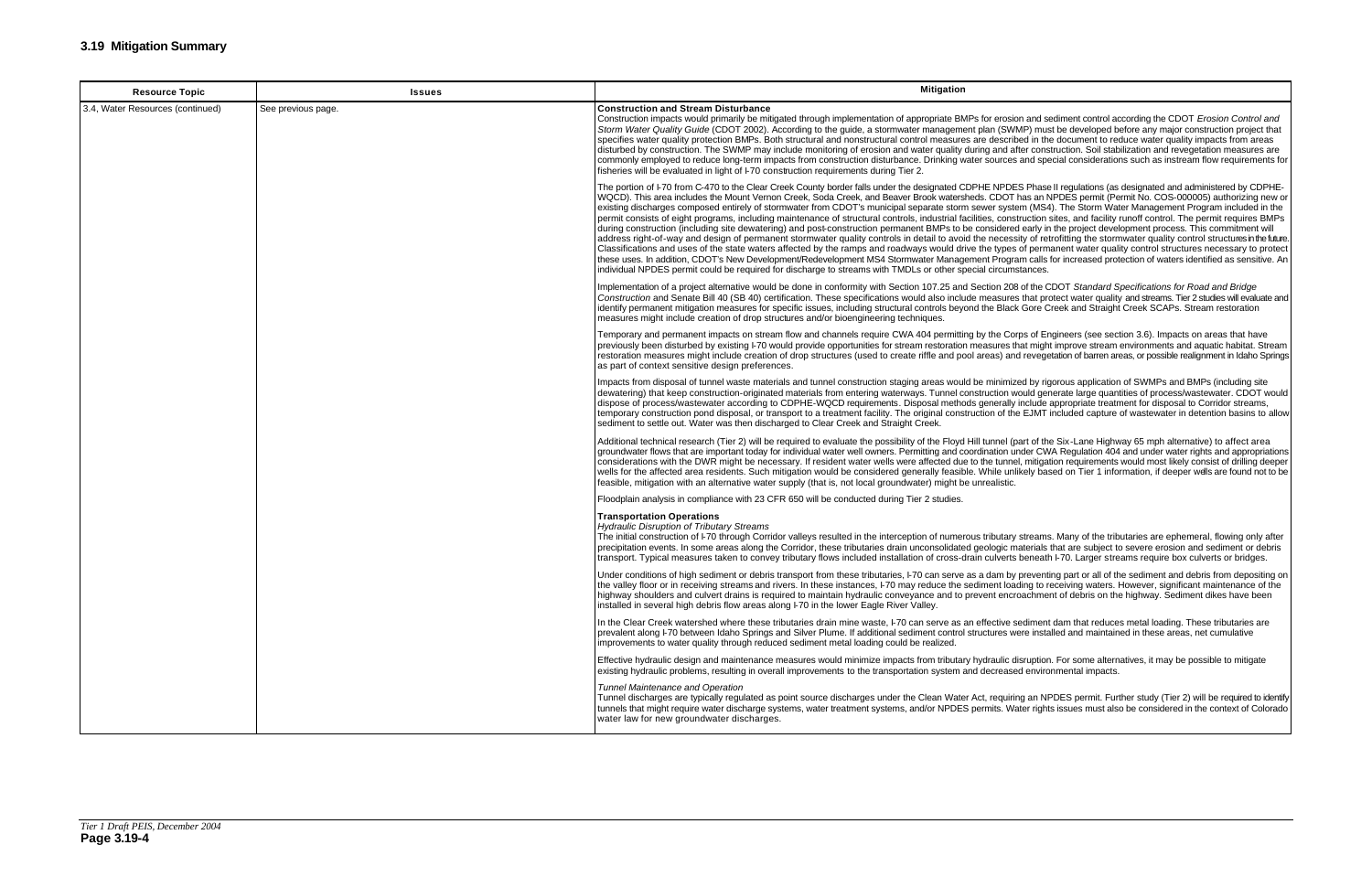er cloisters, rock vortex structures, root wads, and protection/ graphic documentation and surveys of "fish holes" so that they can be prature concerns, will be performed during Tier 2 studies. The design of vity and do not cause any obstruction to fish movement. Mitigation and do discussed in section 3.4, Water Resources; section 3.6, Wetlands, Other on plans for the protection/restoration of fisheries are beyond the scope

her water resources are still likely. Wetlands and other water resources runoff from the roadbed during operations. Impacts on wetlands and ier 2. At the Tier 2 level of analysis, detailed delineations will be conducted neeting CWA Section 404(b)(1) guidelines), and establish a framework 2 level of analysis, including the following:

ted materials into a water of the US or other nonjurisdictional aquatic sites onsite excavation or pre-existing aggregate mines

ance wetland functional value along the Corridor and also identifying

etlands and stream systems

using as much of the existing highway footprint as possible and erecting as would be avoided where possible through alignment shifts away from mmitted to avoid fens through project planning at the Tier 2 level of

onal lanes, or both would be avoided or minimized to the extent ated by restoring and enhancing wetlands or, if these opportunities do nd to date one site has been secured in Clear Creek County just west of

project in the Tier 2 level of study. Possible BMPs include:

m erosion run-in stems to protect these areas from contaminants, and placing a berm at

runoff that may affect wetlands and aquatic habitats

erings/fens, other waters of the US, and riparian areas, and controlling

ated. SCAPs focus on Black Gore Creek (Upper Eagle River sub-basin) ly affected by traction sand. This action will result in new practices to measures to address winter maintenance are currently being evaluated

| <b>Resource Topic</b>                                        | <b>Issues</b>                                                                                                                                                                                                                                                                                                                                                                                                                                                                             | <b>Mitigation</b>                                                                                                                                                                                                                                                                                                                                                                                                                                                                                                                                                                                                                                                                                                                                                                                                                                                                                                                                                                                                                                                                                                                                                                                                                                                                                                                                                                                                                                                                                                                                                                                                                                                                                                                                                                                                                                                                                                                                                                                                                                                                                                                                                                                                                                                                                                                                                                                                                                                                                                                                                                                                                                                                                                                                                                                                                                                                                                                                                                                                                                                                                                                                                                                                                                                                                                                |
|--------------------------------------------------------------|-------------------------------------------------------------------------------------------------------------------------------------------------------------------------------------------------------------------------------------------------------------------------------------------------------------------------------------------------------------------------------------------------------------------------------------------------------------------------------------------|----------------------------------------------------------------------------------------------------------------------------------------------------------------------------------------------------------------------------------------------------------------------------------------------------------------------------------------------------------------------------------------------------------------------------------------------------------------------------------------------------------------------------------------------------------------------------------------------------------------------------------------------------------------------------------------------------------------------------------------------------------------------------------------------------------------------------------------------------------------------------------------------------------------------------------------------------------------------------------------------------------------------------------------------------------------------------------------------------------------------------------------------------------------------------------------------------------------------------------------------------------------------------------------------------------------------------------------------------------------------------------------------------------------------------------------------------------------------------------------------------------------------------------------------------------------------------------------------------------------------------------------------------------------------------------------------------------------------------------------------------------------------------------------------------------------------------------------------------------------------------------------------------------------------------------------------------------------------------------------------------------------------------------------------------------------------------------------------------------------------------------------------------------------------------------------------------------------------------------------------------------------------------------------------------------------------------------------------------------------------------------------------------------------------------------------------------------------------------------------------------------------------------------------------------------------------------------------------------------------------------------------------------------------------------------------------------------------------------------------------------------------------------------------------------------------------------------------------------------------------------------------------------------------------------------------------------------------------------------------------------------------------------------------------------------------------------------------------------------------------------------------------------------------------------------------------------------------------------------------------------------------------------------------------------------------------------------|
| 3.5, Fisheries                                               | Effect on Gold Medal fisheries and "high-value" fisheries as identified by CDOW                                                                                                                                                                                                                                                                                                                                                                                                           | See Water Resources above for other applicable mitigation.                                                                                                                                                                                                                                                                                                                                                                                                                                                                                                                                                                                                                                                                                                                                                                                                                                                                                                                                                                                                                                                                                                                                                                                                                                                                                                                                                                                                                                                                                                                                                                                                                                                                                                                                                                                                                                                                                                                                                                                                                                                                                                                                                                                                                                                                                                                                                                                                                                                                                                                                                                                                                                                                                                                                                                                                                                                                                                                                                                                                                                                                                                                                                                                                                                                                       |
|                                                              | Effect on fish and benthic invertebrate habitat, including impact on stream<br>structure, seasonal and spawning habitat, and organic material supply<br>Impact of water quality and quantity on riparian areas, aquatic habitat, and<br>fisheries<br>Impacts of sedimentation on aquatic organisms' reproductive success,<br>biodiversity, and biomass<br>Effects of altered water temperature from construction and operation of roadway<br>modifications on sensitive coldwater species | Mitigation techniques for restoration/replacement of fish habitat generally include placement of boulde<br>transplanting/replacement of vegetation. Other requirements for mitigation plans would include photog<br>replaced or cleaned to previous conditions. Additional evaluation of fisheries, including localized tempe<br>project alternative structures would include measures that ensure continued aquatic habitat connective<br>avoidance of impacts on streams (including impacts on water quality and riparian habitat) are further<br>Waters of the US, and Riparian Areas; and Chapter 4, Cumulative Impacts Analysis. Specific mitigatio<br>of the PEIS and will be addressed during Tier 2 studies.                                                                                                                                                                                                                                                                                                                                                                                                                                                                                                                                                                                                                                                                                                                                                                                                                                                                                                                                                                                                                                                                                                                                                                                                                                                                                                                                                                                                                                                                                                                                                                                                                                                                                                                                                                                                                                                                                                                                                                                                                                                                                                                                                                                                                                                                                                                                                                                                                                                                                                                                                                                                             |
| 3.6, Wetlands, Other Waters of the US,<br>and Riparian Areas | Loss of wetlands, springs/fens, other waters of the US and riparian areas<br>Reduced function of wetlands, springs/fens, other waters of the US, and ripariar<br>areas<br>Changes in surface and subsurface hydrology and water quality (for example,<br>inflows, sedimentation, winter maintenance) that result in loss of either area or<br>function                                                                                                                                    | While mitigation activities are expected to minimize impacts, some impacts on Corridor wetlands and otl<br>would have the potential to be affected during construction by erosion-sedimentation material and by<br>other water resources will be addressed more specifically for each project that is evaluated during Tie<br>to define and map wetlands as a basis from which to assess impacts, compare alternatives (as part of n<br>for 404 permits. CDOT will examine the feasibility of requiring specific mitigation measures at the Tier 2<br>Ensuring construction contracts include a clause requiring the contractor to not spoil waste/excavat<br>Ensuring construction contracts include a clause stating that all aggregates must be acquired from $\alpha$<br>Identifying areas of the Corridor where there would be opportunities to restore wetlands and/or enh<br>areas where wetlands could be expanded (such as SWEEP coordination)<br>• Redesigning structures that would impede hydrologic continuity<br>Controlling the amount of winter traction sand, liquid deicer, and other roadway runoff that affect we<br>Efforts to minimize impact have been made in the design of alternatives with such considerations as u<br>walls to minimize slopes. Impacts on wetlands, springs/fens, other waters of the US, and riparian area<br>the resource. Further mitigation strategies will be implemented in the Tier 2 level of study. CDOT is cor<br>study.<br>Permanent impacts from expanding the existing transportation template to accommodate transit, additionally<br>possible during engineering design of specific projects. Areas that could not be avoided would be mitig.<br>not exist, establishing new wetlands. New wetlands sites are being identified for wetland mitigation, an<br>US 40. CDOT owns a 70-acre parcel that has been set aside for wetland mitigation.<br>BMPs would be used during construction operations, the specifics of which will be developed for each<br>• Erecting exclusion fencing to protect wetlands from intrusions of equipment<br>Erecting silt fencing and other erosion control materials to protect wetlands and stream systems from<br>Locating equipment servicing and staging areas at a suitable distance from wetland and drainage sys<br>the downgradient position between such operations and wetlands-drainage systems<br>Revegetating areas used for construction support as soon as possible to curtail erosion and rapid r<br>• Developing and implementing stormwater management plans for each phase of the project<br>Developing noxious weed management plans for each phase of the project<br>• Following CDOT guidelines for concrete washout areas, locating them well away from wetlands, sp<br>runoff from these areas<br>• Maintaining existing vegetated buffers or establishing buffers to protect wetlands and streams<br>Means to reduce the impacts on area streams of winter sanding operations are currently being evalua<br>and Straight Creek (Upper Blue River sub-basin) because these systems have already been adversel<br>provide a beneficial effect on many of the stream systems and associated wetlands along I-70. Other<br>and include sand retrieval, automated deicing systems, and solar snow storage zones. |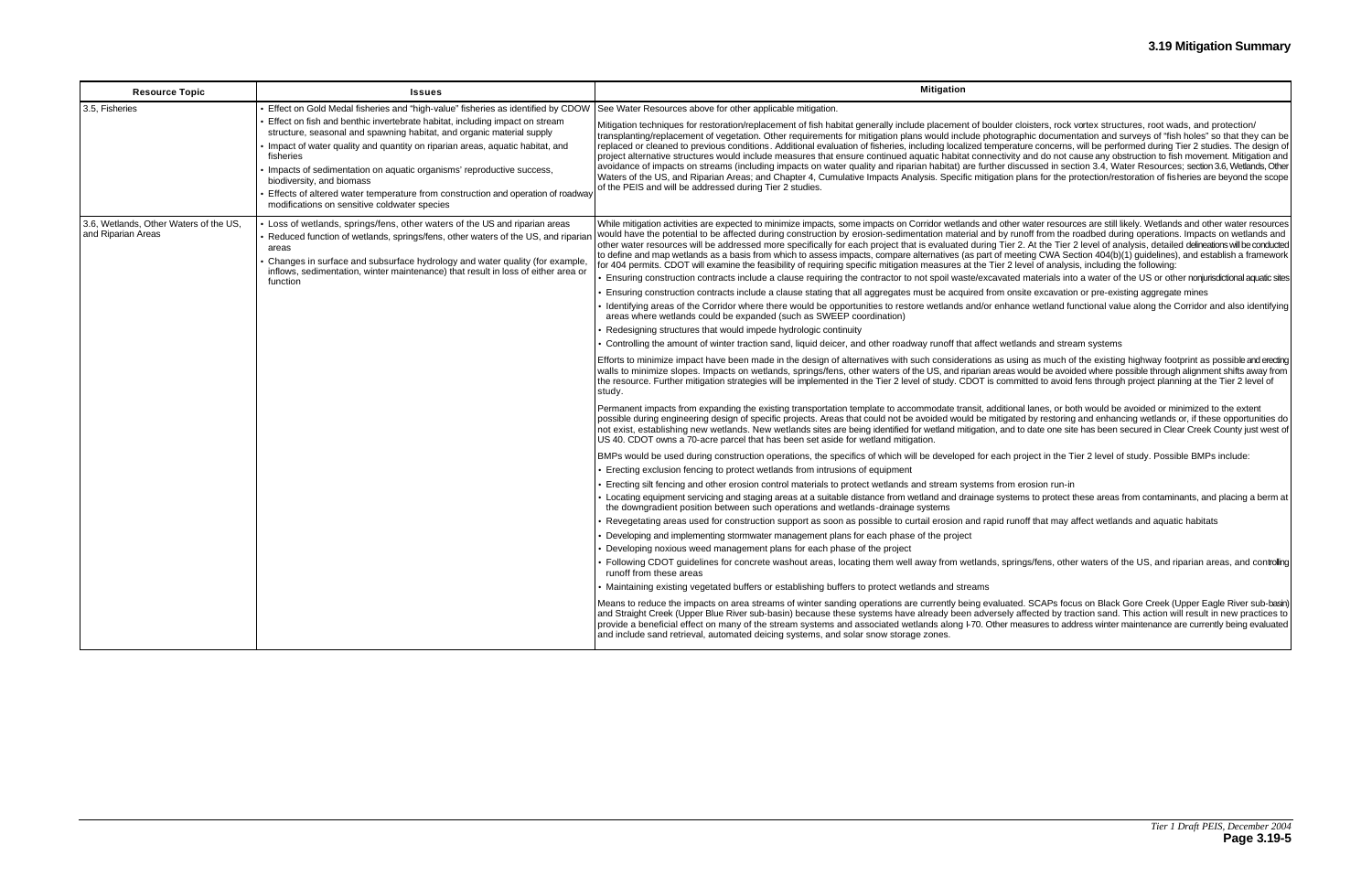impacts resulting from the disturbance of regulated materials and in active/inactive leaking underground storage tank (LUST) sites e waste, tailings, and drainage tunnels esulting from offsite disposal  $DT$  regulations and guidance rials and historic mine waste during construction activities elp avoid further impacts on and possibly improve Clear Creek water andling and disposal of contaminated materials (also see CDOT over petroleum contamination from identified LUST sites or from LUST Should contamination be discovered, construction activities would be the Colorado OPS or a professional familiar with OPS procedures and PHE Solid Waste or RCRA Hazardous Materials regulations and cording to Colorado OPS requirements during excavation/construction I would generally include sampling and analysis of underlying soil and construction, might encounter groundwater and require dewatering tunnel. However, dewatering activities would be required on the tunnel. IE) for discharge of groundwater into nearby surface water may require nine necessary treatment and handling of extracted water before final for the leaching of metals from these excavated materials. Potential 2 mitigation plans will ensure that acid rock drainage would not affect tivities for these materials. components would require appropriate characterization and disposal ment of the CDOT Standard Specifications, when applicable. The on, the investigation and testing of contaminated materials, and ernatives' construction purposes would be handled and stored per CDOT bleum products were encountered during construction, samples of the nivolatile organic compounds), and other toxicity and characteristic one numbers for medical and emergency services would be maintained ould contact the appropriate response team. CDPHE and EPA approval may be required for construction erfund Area. Other Clear Creek historic mining sites that pose gulatory authority for mine tailings and waste would fall under various LA. CDPHE would be the lead agency (working with EPA) for regulatory ave authority for mine tailings not covered by CERCLA. Iopment of contaminated sites when appropriate." Alternative  $\mu$  means of the FHWA 1998 Brownfields Economic Redevelopment  $\tilde{s}$  issessment, cleanup, and economic reuse of contaminated properties

| <b>Resource Topic</b>                    | <b>Issues</b>                                                                                    | <b>Mitigation</b>                                                                                                                                                                                                                                                                                                                                                                                                                                                                                                                                                                                                                                                                                                                                                                                                                                                                                                                                                                                                                                                                                                             |
|------------------------------------------|--------------------------------------------------------------------------------------------------|-------------------------------------------------------------------------------------------------------------------------------------------------------------------------------------------------------------------------------------------------------------------------------------------------------------------------------------------------------------------------------------------------------------------------------------------------------------------------------------------------------------------------------------------------------------------------------------------------------------------------------------------------------------------------------------------------------------------------------------------------------------------------------------------------------------------------------------------------------------------------------------------------------------------------------------------------------------------------------------------------------------------------------------------------------------------------------------------------------------------------------|
| 3.8, Regulated Material and Mining Waste | Properties contaminated by hazardous waste or petroleum products                                 | As a general rule, CDOT would take the following steps to minimize and avoid potential environmental impacts resulting from the disturbance of regulated materials and                                                                                                                                                                                                                                                                                                                                                                                                                                                                                                                                                                                                                                                                                                                                                                                                                                                                                                                                                        |
|                                          | Containing hazardous material                                                                    | historic mine wastes:                                                                                                                                                                                                                                                                                                                                                                                                                                                                                                                                                                                                                                                                                                                                                                                                                                                                                                                                                                                                                                                                                                         |
|                                          | Highway accidents potentially releasing environmental contaminants into adjacent                 | Minimize property acquisition and disturbance of mine wastes, tailings, drainage tunnels, and areas in active/inactive leaking underground storage tank (LUST) sites                                                                                                                                                                                                                                                                                                                                                                                                                                                                                                                                                                                                                                                                                                                                                                                                                                                                                                                                                          |
|                                          | land and streams                                                                                 | • Minimize impacts on the Clear Creek channel and floodplain both during and after disturbance of mine waste, tailings, and drainage tunnels                                                                                                                                                                                                                                                                                                                                                                                                                                                                                                                                                                                                                                                                                                                                                                                                                                                                                                                                                                                  |
|                                          | Potential for contamination from mine tailings and wastes from historic mines in<br>the Corridor | Manage mine waste and tailings materials onsite as far as possible to minimize potential problems resulting from offsite disposal<br>• Minimize wind-blown dust from mine tailings on construction sites by wetting or other dust control measures                                                                                                                                                                                                                                                                                                                                                                                                                                                                                                                                                                                                                                                                                                                                                                                                                                                                            |
|                                          |                                                                                                  | • Manage mine waste and tailings materials under CDPHE and EPA guidance and authority                                                                                                                                                                                                                                                                                                                                                                                                                                                                                                                                                                                                                                                                                                                                                                                                                                                                                                                                                                                                                                         |
|                                          |                                                                                                  | • Manage contaminated soil and groundwater under applicable CDPHE, EPA, Colorado OPS, and CDOT regulations and guidance                                                                                                                                                                                                                                                                                                                                                                                                                                                                                                                                                                                                                                                                                                                                                                                                                                                                                                                                                                                                       |
|                                          |                                                                                                  | • Follow CDOT procedures and other applicable guidance for storage and handling of regulated materials and historic mine waste during construction activities                                                                                                                                                                                                                                                                                                                                                                                                                                                                                                                                                                                                                                                                                                                                                                                                                                                                                                                                                                 |
|                                          |                                                                                                  | Vork cooperatively with various local, state, and federal agencies and local watershed groups to help avoid further impacts on and possibly improve Clear Creek water<br>quality, including management of mine piles and tunnels within the I-70 right-of-way                                                                                                                                                                                                                                                                                                                                                                                                                                                                                                                                                                                                                                                                                                                                                                                                                                                                 |
|                                          |                                                                                                  | <b>LUST Sites</b><br>Disturbance of identified LUST sites would require coordination with Colorado OPS to ensure proper handling and disposal of contaminated materials (also see CDOT<br>requirements and BMPs below). Construction activities associated with the alternatives may also uncover petroleum contamination from identified LUST sites or from LUST<br>site contamination that was not indicated by PEIS research activities (or during subsequent research). Should contamination be discovered, construction activities would be<br>temporarily halted until characterization/storage/disposal/cleanup requirements could be discussed with the Colorado OPS or a professional familiar with OPS procedures and<br>requirements. Non-petroleum contaminants might also be encountered and would be handled under CDPHE Solid Waste or RCRA Hazardous Materials regulations and<br>requirements, and EPA toxic substances requirements if applicable.                                                                                                                                                          |
|                                          |                                                                                                  | <b>UST Sites</b><br>USTs from existing and historic service stations might also be encountered. USTs must be removed according to Colorado OPS requirements during excavation/construction<br>activities for any of the alternatives where they would be affected by the project footprint. Tank removal would generally include sampling and analysis of underlying soil and<br>soil removal (if necessary) to meet OPS designated standards.                                                                                                                                                                                                                                                                                                                                                                                                                                                                                                                                                                                                                                                                                |
|                                          |                                                                                                  | <b>Dewatering</b><br>Excavation and grading activities for all of the alternatives, especially those that would include tunnel construction, might encounter groundwater and require dewatering<br>activities. Tunnel construction practices would include consolidation grouting to minimize inflow into the tunnel. However, dewatering activities would be required on the tunnel<br>and at the waste disposal (spoil) areas. Should dewatering be required, permit acquisition (from CDPHE) for discharge of groundwater into nearby surface water may require<br>water analyses, removal of specific contaminants to CDPHE- and EPA-approved levels, and lowering of total suspended solids (TSS) to acceptable levels. Groundwater<br>treatment might be accomplished by filtration, air stripping for volatile compounds, or stage dewatering methods. A permit variance may be necessary for effluent parameter to<br>meet discharge standards. Construction dewatering would require coordination with CDPHE to determine necessary treatment and handling of extracted water before final<br>discharge/disposition. |
|                                          |                                                                                                  | <b>Acid Rock Drainage</b><br>Excavation of road cuts in areas of mineralized rock would have the potential to introduce conditions for the leaching of metals from these excavated materials. Potential<br>areas of mineralized rock requiring excavation will be specifically identified during Tier 2 studies. Tier 2 mitigation plans will ensure that acid rock drainage would not affect<br>Corridor water quality through the implementation of appropriate BMPs and appropriate disposition activities for these materials.                                                                                                                                                                                                                                                                                                                                                                                                                                                                                                                                                                                            |
|                                          |                                                                                                  | <b>Metal Highway Structures</b><br>Disturbance or replacement of highway structures such as painted guardrails, signs, or metal bridge components would require appropriate characterization and disposal<br>according to CDPHE guidelines and requirements.                                                                                                                                                                                                                                                                                                                                                                                                                                                                                                                                                                                                                                                                                                                                                                                                                                                                  |
|                                          |                                                                                                  | <b>CDOT Requirements and BMPs</b><br>CDOT contractors are required to comply with Section 250, Environmental, Health and Safety Management of the CDOT Standard Specifications, when applicable. The<br>specifications provide quidelines and requirements for health and safety measures during construction, the investigation and testing of contaminated materials, and<br>procedures to use if contamination is encountered during construction.                                                                                                                                                                                                                                                                                                                                                                                                                                                                                                                                                                                                                                                                         |
|                                          |                                                                                                  | All petroleum products and other hazardous materials (for example, fuel, solvents) used for action alternatives' construction purposes would be handled and stored per CDOT<br>BMPs to prevent accidental spillage or other harm to the project area. If suspected hazardous or petroleum products were encountered during construction, samples of the<br>material would be collected and analyzed for metals, hydrocarbons, organic chemicals (volatile or semivolatile organic compounds), and other toxicity and characteristic<br>parameters to determine what special handling and disposal requirements are appropriate. The telephone numbers for medical and emergency services would be maintained<br>onsite. If any unplanned occurrence requires assistance, the site supervisor or designated person would contact the appropriate response team.                                                                                                                                                                                                                                                                |
|                                          |                                                                                                  | <b>Historic Mine Waste</b><br>CDPHE and EPA coordination w ould be required for the handling of mine waste materials, and specific CDPHE and EPA approval may be required for construction<br>disturbance of sites that are currently designated as NPL sites within the Clear Creek/Central City Superfund Area. Other Clear Creek historic mining sites that pose<br>considerable threats to Clear Creek might also require specific regulatory actions under CERCLA. Regulatory authority for mine tailings and waste would fall under various<br>state and federal programs, depending on where the waste is located and its designation under CERCLA. CDPHE would be the lead agency (working with EPA) for regulatory<br>actions at the Clear Creek/Central City Superfund Area, and the CDPHE Solid Waste Division would have authority for mine tailings not covered by CERCLA.                                                                                                                                                                                                                                       |
|                                          |                                                                                                  | In addition, FHWA encourages "participation in transportation projects that include the use and redevelopment of contaminated sites when appropriate." Alternative<br>implementation might offer a means to clean up contaminants that might not otherwise be addressed by means of the FHWA 1998 Brownfields Economic Redevelopment<br>Initiative. The initiative, administered by EPA, provides assistance and incentives to agencies for the assessment, cleanup, and economic reuse of contaminated properties<br>known as Brownfields.                                                                                                                                                                                                                                                                                                                                                                                                                                                                                                                                                                                   |